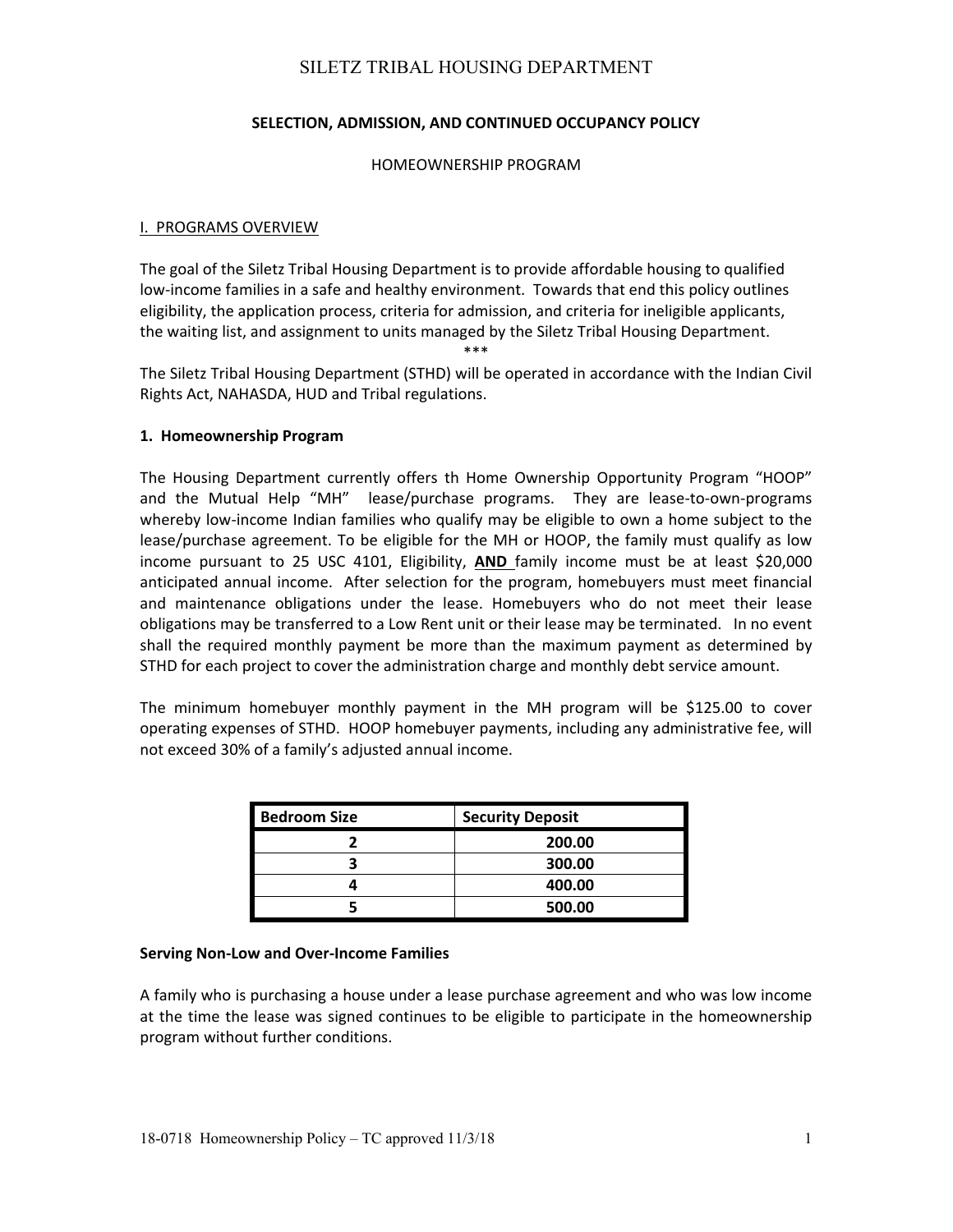### **II. DEFINITIONS**

### **1. Annual Income:**

"Annual Income" is used to determine eligibility for the program.

Annual income has one of the following meanings:

- A. "Annual Income" as defined for HUD's Section 8 programs in 24 CFR part 5, subpart F (except when determining the income of a homebuyer for an owner‐occupied rehabilitation project, the value of the homeowner's principal residence may be excluded from the calculation of Net Family assets); or
- B. Adjusted gross income as defined for purposes of reporting under Internal Revenue Service (IRS) form 1040 series for individual Federal annual income tax purposes.

### **The following is not counted as income for eligibility:**

- 1. Gifts
- 2. Lump‐sum inheritances
- 3. Veterans Benefits received by a family for service‐related disability pursuant to Paragraph (9) of Section 4 of the Native American Housing Assistance and Self‐ Determination Act of 1996 (25 USC 4103(9)).

### **2. Adjusted Income:**

"Adjusted Income" is used to determine monthly payments that STHD will charge.

For purposes of computing homebuyer payments, "adjusted income" means annual income remaining after excluding the following:

A. \$480.00 for each family member, other than the head or spouse, who is under age eighteen (18), disabled, handicapped, or a full‐time student, (except foster children;

B. Amount paid directly by the family for child care for family members under age twelve (12) which is necessary for employment or education. . The deduction will only be allowed for non‐reimbursed out‐of‐pocket child care costs. The deduction may not be applied retroactively;

C. Excessive travel expenses for employment or education, not to exceed twenty‐five dollars (\$25.00) per family per week; Excessive travel shall be considered more than thirty (30) miles between the family's home and place of work or education and will be allowed only if the person is using their own vehicle;

D. The amount of social security tax that is deducted from the wages of any member of the tenant's or homebuyer's household, who is 18 or over and whose wages are being counted in determining the amount of house payment;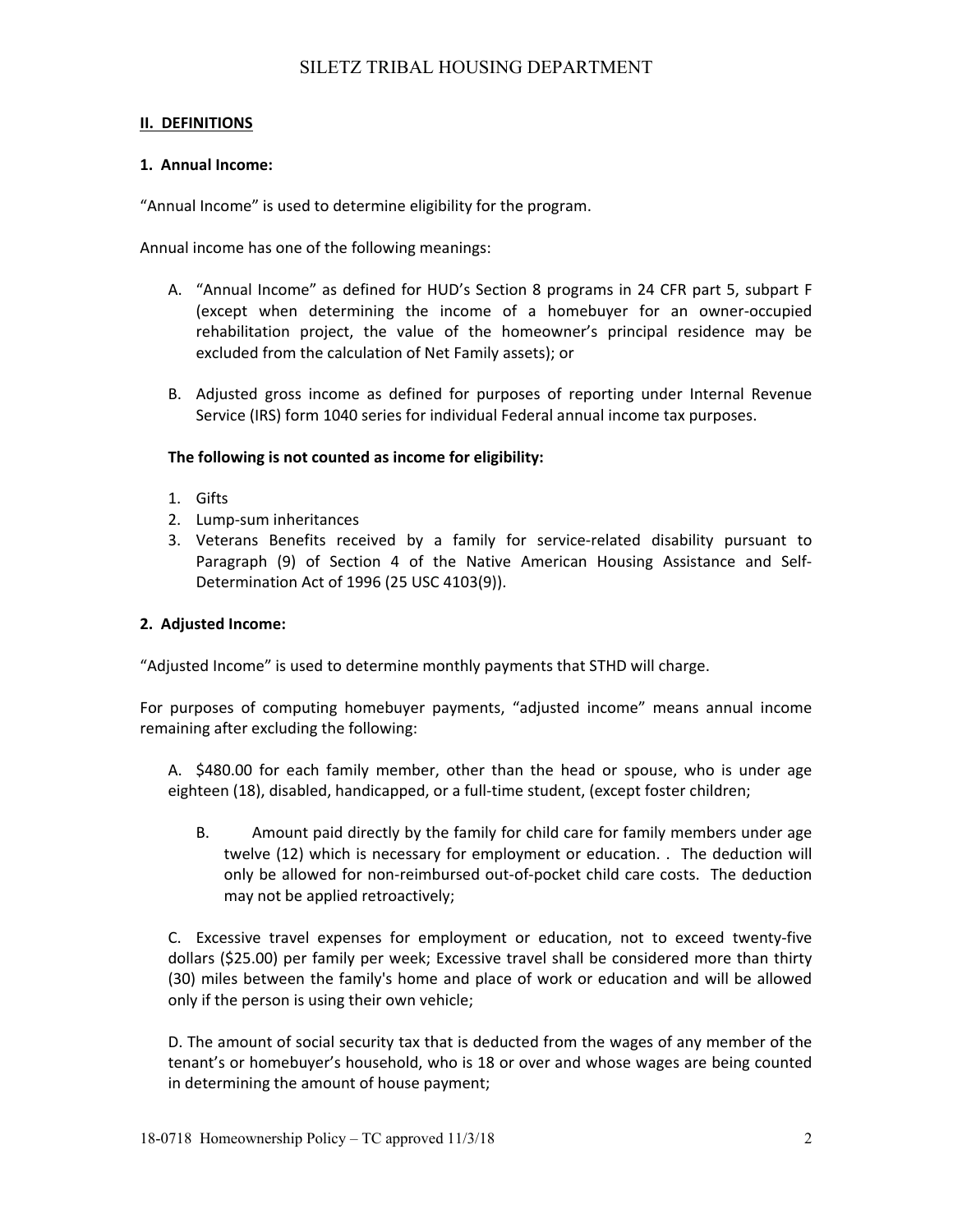E. \$400.00 for an elderly or disabled family, where the head or spouse is either sixty-two (62) years of age or older, disabled, or handicapped;

F. The amount by which three percent of the annual income of the family is exceeded by the aggregate of:

G. Medical expenses, in the case of an elderly or disabled family; and

H. Reasonable attendant care and auxiliary apparatus expenses for each family member who is a person with disabilities, to the extent necessary to enable any member of the family (including a member who is a person with disabilities) to be employed.

I. The amount of any earned income of any member of the family who is less than 18 years of age; and

J. The amount of child support directly paid by the family for children residing outside the household as confirmed through third‐party verification.

## **3. Drug Related Criminal Activity:**

The term "drug related criminal activity" means the illegal manufacture, sale, distribution, or use of a drug, or the possession of a drug with intent to manufacture, sell, distribute or use the drug as defined in 24 CFR §5.100.

## **4. Elderly Family and Near Elderly Family:**

The term Elderly Family means a family whose head of household is an enrolled member of the Confederated Tribes of Siletz Indians and is at least 62 years of age.

The term Near‐Elderly Family means a family whose head of household is an enrolled member of the Confederated Tribes of Siletz Indians and is at least 55 years of age.

## **5. Family:**

The term "family" includes a family with or without children, an elderly family, a near elderly family, a disabled family, and a single person.

## **6. Immediate Family:**

For purposes of this policy, immediate family includes father, mother, son, daughter, husband, wife, brother, sister, or any other person living in the household.

## **7. Tribal Member:**

An enrolled member of the Confederated Tribes of Siletz Indians.

## **8. Dependent Children:**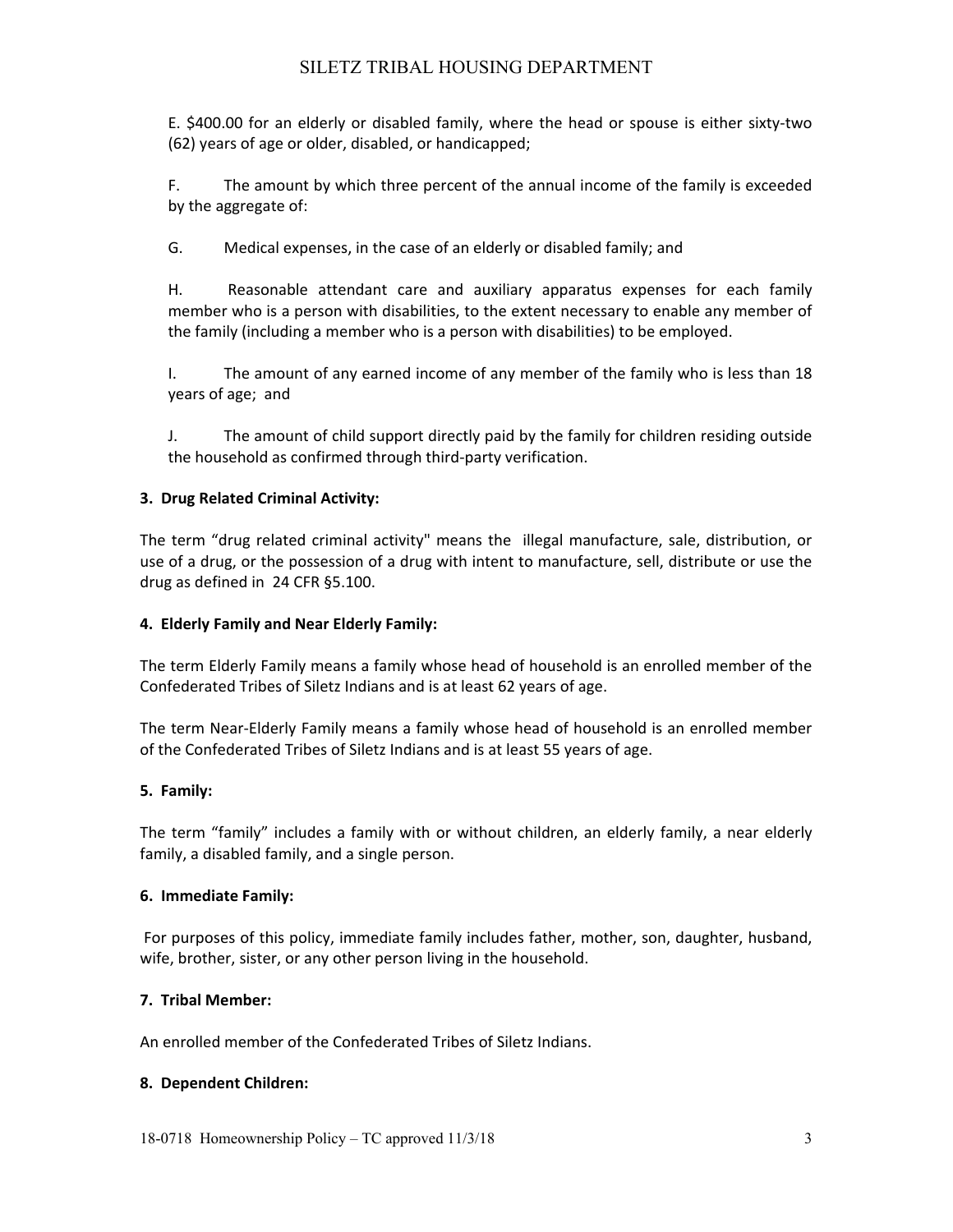Minor or dependent children who are enrolled Siletz Tribal members.

### **9. Other‐Tribal Member:**

At least one (1) member of applicant household is an enrolled member of another federally recognized tribe as defined in Title II of the NAHASDA.

### **10. Non‐Tribal Member:**

Applicants not enrolled in a federally recognized tribe.

### **11. Low Income Family:**

"Low income family" means a family whose "Annual Income" (as defined above) does not exceed 80 percent of the median income as determined by the Secretary.

### **III. APPLICATIONS**

Applications may be obtained by e‐mail, mail, or by coming to the STHD office. The application consists of the Mutual Help Program application with attachments, including an Authorization to Release Information. Social Security numbers for all family members aged six (6) and older must be disclosed and documented by submission of a Social Security card or other documents. All documents must be signed by all adult members of the household and returned to the STHD office either by mail or personally, where they will be date/time stamped.

The STHD will send a letter within 14 days that acknowledges receipt of application and asks the applicant to address any problems identified by the Housing Department staff. The applicant will be given fourteen (14) days from the date of the letter to respond and correct the deficiencies.

## **IV. ELIGIBLITY**

**Income.** Eligibility to participate in homebuyer programs is limited to low-income Indian families. Eligible applicants will be placed on an active waiting list by the date/time of application once all required documents are received.

For the purpose of determining whether a family is eligible for STHD programs, STHD will determine "Annual income" as defined in §II.1, above, using one of two methods (IRS or Section 8), choosing the one method most conducive to the goal of providing affordable housing for tribal members.

## **V. Waiting List**

The waiting list will be prioritized as follows:

1. The Head of Household is an enrolled member of the Confederated Tribes of Siletz Indians or the family includes minor or dependant children who are enrolled Siletz Tribal members (non tribal Head of Household and/or Spouse sign lease as guardians on behalf of a minor enrolled Siletz Tribal child/children until they reach age of majority and can sign new lease as homebuyer).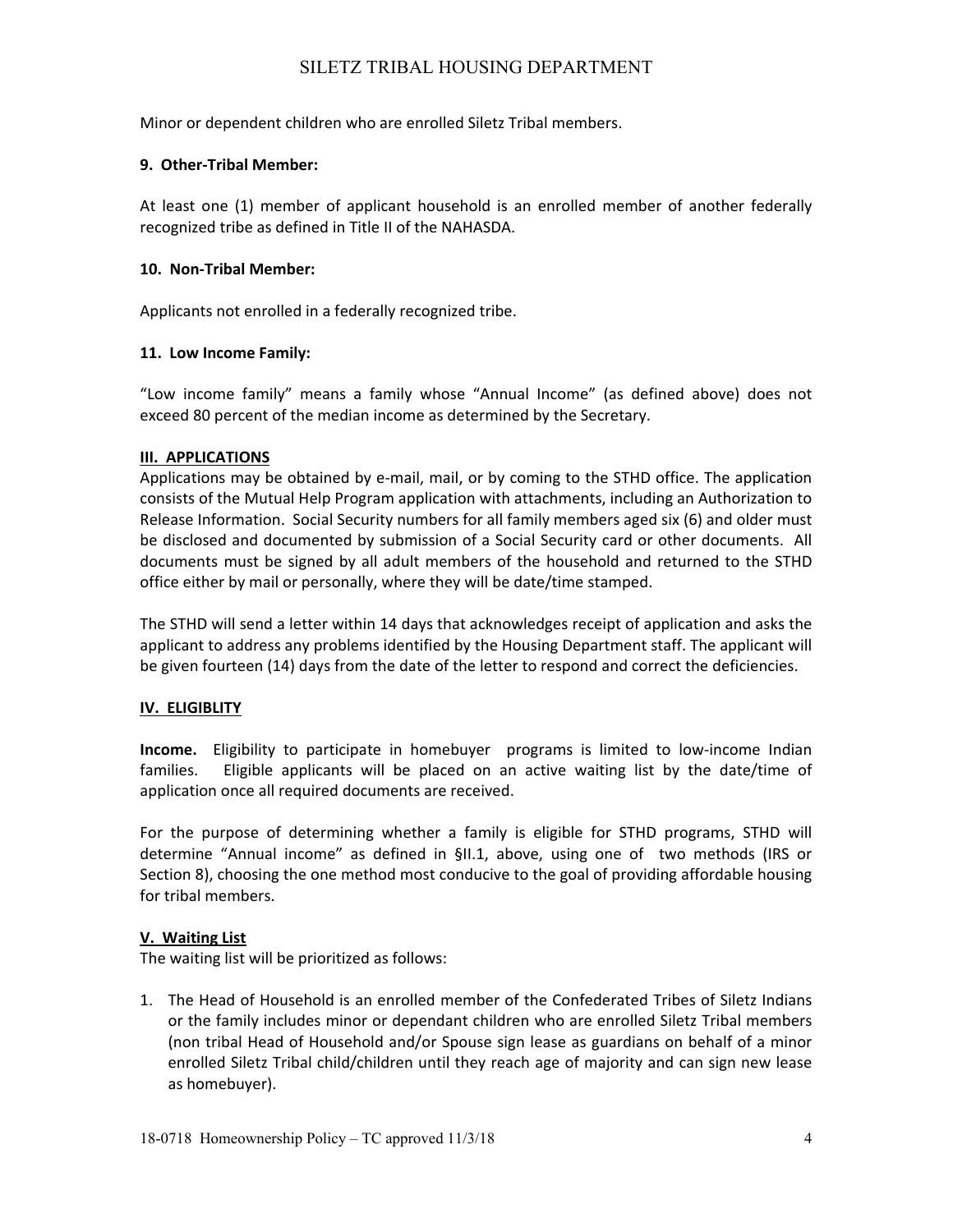- 2. Applicant is an enrolled member of another federally recognized tribe.
- 3. All other applicants.

4. Household composition. If both parents of any child are not included in the applicant household, then the applicant must provide proof of custody and support. If court records are not available to document custody and support, then notarized statements from the absent parent(s) or letters from agencies such as Services to Children & Families (SCF) or Indian Child Welfare (ICW) or from an attorney may be provided.

## **VI. INELIGIBLE APPLICANTS**

The CTSI Housing Department will promptly notify any rejected applicant in writing of the grounds for any rejection. Notification shall be made within 30 working days of application date.

### **An applicant will be considered ineligible:**

- 1. If any member of the family has committed fraud, bribery or any other corrupt or criminal act in connection with any federal housing program. It is not necessary that the act result in a criminal conviction;
- 2. If any member of the family has engaged in drug related criminal activity or violent criminal activity, whether or not such activity has resulted in a conviction. Except that assistance cannot be denied to an applicant or family member who is recovering or has recovered from an addiction and submits evidence including but not limited to, 6 months participation in or successful completion of a treatment program. A definition of drug related criminal activity shall be given the applicant upon request;
- 3. If any member of the family has made a material misrepresentation in connection with any application or occupancy of any assisted housing program;
- 4. If any member of the family has engaged in or threatened abusive or violent behavior toward CTSI personnel or other residents of an assisted housing project, unless they can provide documentation that they have completed an anger management counseling program;
- 5. If any member of the family has severely damaged any property in any assisted housing program and cannot provide documentation that they have paid for the damages. ; or
- 6. If an applicant or any member of his/her household owes funds to STHD or another Housing Authority in connection with their participation in any assisted housing program, STHD will consider them to be ineligible until they have taken care of their obligation to STHD or other Housing Authority. Applicants that have paid at least 70% of their housing debt and are complying with the terms of a payback agreement (as evidenced by a minimum six consecutive-months payment history) will be considered eligible.

#### **BACKGROUND CHECKS**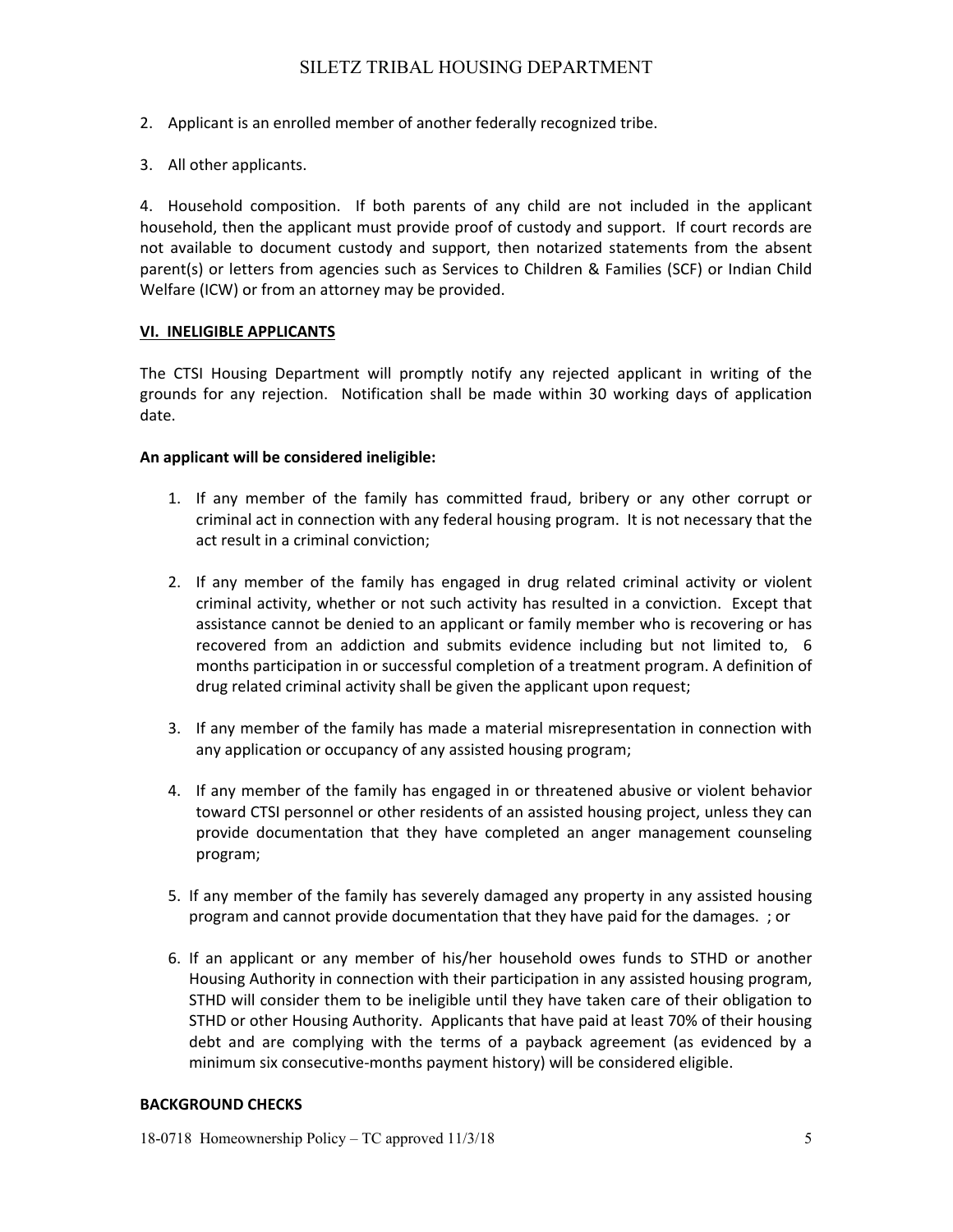A Criminal History Background check will be conducted on all applicants and household occupants 18 years of age and older, going back for a 5‐year period prior to date of application. Each applicant will be screened by checking references from previous landlords. This will help STHD to determine if the applicant has a history of meeting financial responsibilities, will take proper care of the housing unit, will adequately supervise their children and has not engaged in criminal or illegal activities that would have a detrimental effect on other residents in the housing project. STHD will have discretion to determine the suitability of applicants and household members and in the event of an adverse decision will document the reason(s) for the determination and provide notice and opportunity for appeal.

If the background check shows substantial, material, questions regarding whether the applicant's history of meeting financial obligations, care of housing units, supervision of children and/or criminal or illegal activities would have a detrimental effect on other residents or the housing community, the applicant will be deemed ineligible.

| <b>Offense</b>         | <b>Ineligibility Period</b>       | <b>Alternate</b>               |
|------------------------|-----------------------------------|--------------------------------|
| Violent Felon          | from<br>0f<br>date<br>10<br>vears | Release for 1 year w/o further |
| Assault I, II, and III | conviction                        | successful<br>and<br>arrests   |
|                        |                                   | completion<br>0f<br>anger      |
|                        |                                   | abatement course               |
| Misdemeanors           | year from date of most            | Successful<br>completion<br>оf |
| 3 in five year period  | recent arrest                     | probation                      |
| Sex Offenders          |                                   |                                |
| Sex Abuse I, II        | Not Eligible                      |                                |
| Rape                   | Not Eligible                      |                                |

In the event of unfavorable information regarding an applicant, STHD shall take into consideration the time, nature and extent of the past occurrences and the reasonable probability of future favorable performance. If it is determined that an applicant is ineligible because of criminal history (see above), they will be placed on voucher waiting list.

## **Determination of Eligibility**

A preliminary determination of eligibility or non‐eligibility will be made within 14 working days of the date the application is received in the STHD office. Eligible applicants will be placed on an active waiting list by date/time of application. Applicants can be on more than one program waiting list, but cannot be on more than one waiting list within the same program. Ineligible applicants will be placed in an inactive file and will be notified of the reason for their ineligibility and shall be entitled to an opportunity for appeal.

## **VII. SELECTION**

A. Selected families will be notified in writing. The offer must be signed by the applicant and returned to STHD within 15 days. Failure to respond within the 15 day time period will result in offer being rescinded. If an offer is rescinded, applicants will be notified in writing and given an opportunity to appeal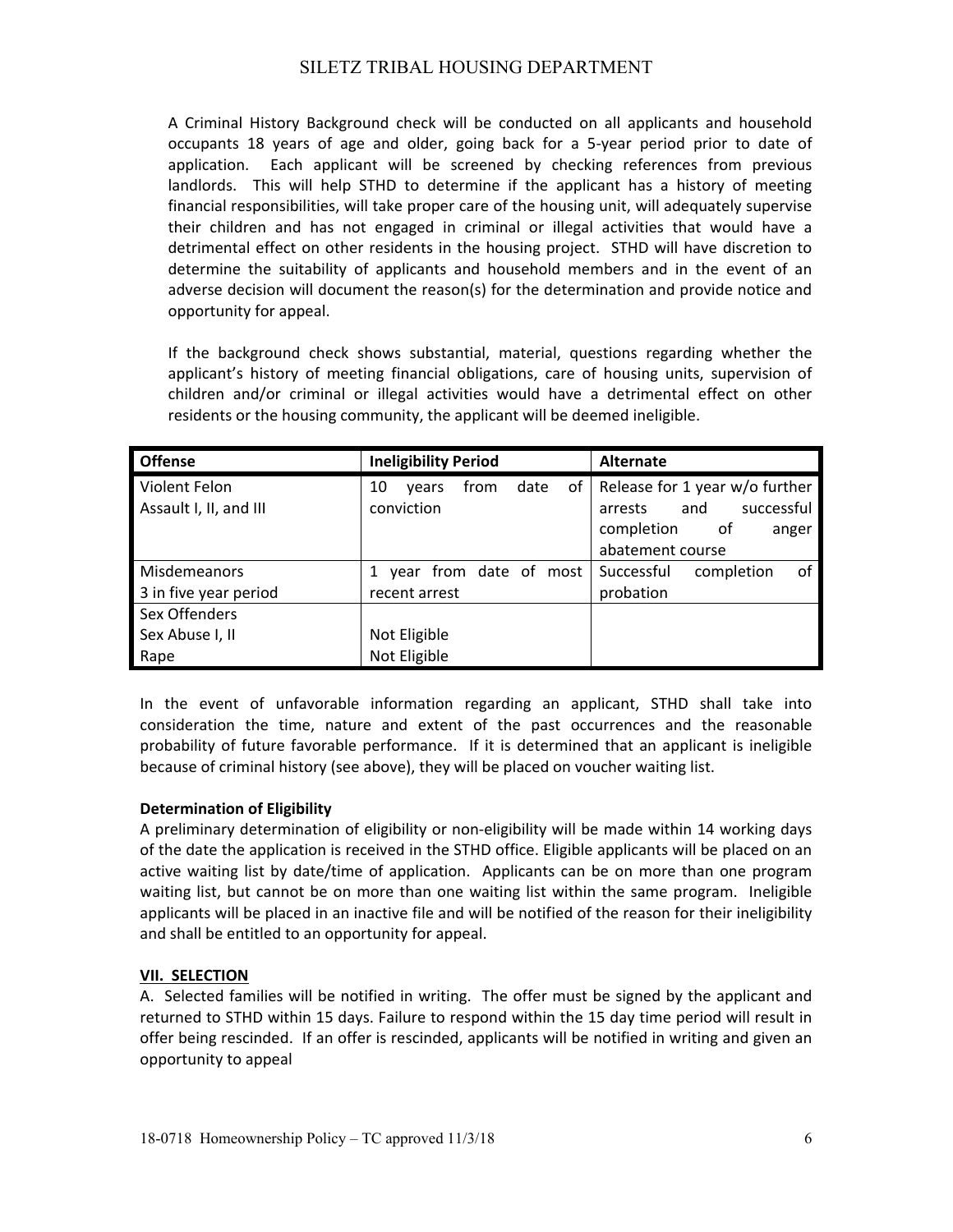B. If the selected family decides not to accept the home or rental unit offered, STHD will keep their application on the waiting list if they have shown good cause for the refusal of the offer. Otherwise the applicant will be moved to the bottom of the list with a new date/time stamp. If a family declines twice the application will receive a new date/time stamp indicating the last offer. In this circumstance applicants will not retain their original application date or place on the list.

C. Applicants will be selected from the approved waiting list by date/time of application and bedroom size. Selection will proceed in the following order:

- 1. The Head of Household is an enrolled member of the Confederated Tribes of Siletz Indians or the Head of Household is not an enrolled Siletz Tribal member but the family includes a minor or dependant child who is an enrolled Siletz Tribal member (non tribal Head of Household sign lease as guardian on behalf of minor enrolled Siletz Tribal child/children until they reach age of majority and can sign new lease as homebuyer).
- 2. No member of applicant's household is an enrolled Siletz Tribal member, but at least one (1) member of applicant household is an enrolled member of another federally recognized tribe.

## **VIII. CONFLICTS OF INTEREST**

No person who participates in the decision making process or who gains inside information with regard to Housing activities or contracts may obtain a personal or financial interest. This provision does not, however, apply where a person is low‐income and is selected for assistance in accordance with written policies for eligibility, admissions, and occupancy. However, if a STHD employee or his/her immediate family member is on the waiting list for housing assistance, that employee may not be involved in the selection process.

If a STHD employee is provided assistance with NAHASDA funds, STHD will make a public disclosure of the nature of assistance to be provided and the specific basis for the selection of the person. STHD will provide ONAP with a copy of the disclosure before assistance is provided.

## **IX. OCCUPANCY STANDARDS**

When assigning families to units, STHD will follow the following standard:

| <b>Size of Unit</b> | <b>Minimum Persons</b> | <b>Maximum Persons</b> |
|---------------------|------------------------|------------------------|
| 2-Bedroom           |                        |                        |
| 3-Bedroom           |                        |                        |
| 4-Bedroom           |                        |                        |
| 5-Bedroom           |                        |                        |

## **X. COUNSELING PROGRAM**

The Siletz Tribal Housing Department staff shall provide counseling to homebuyers. The purpose of the counseling program is three fold: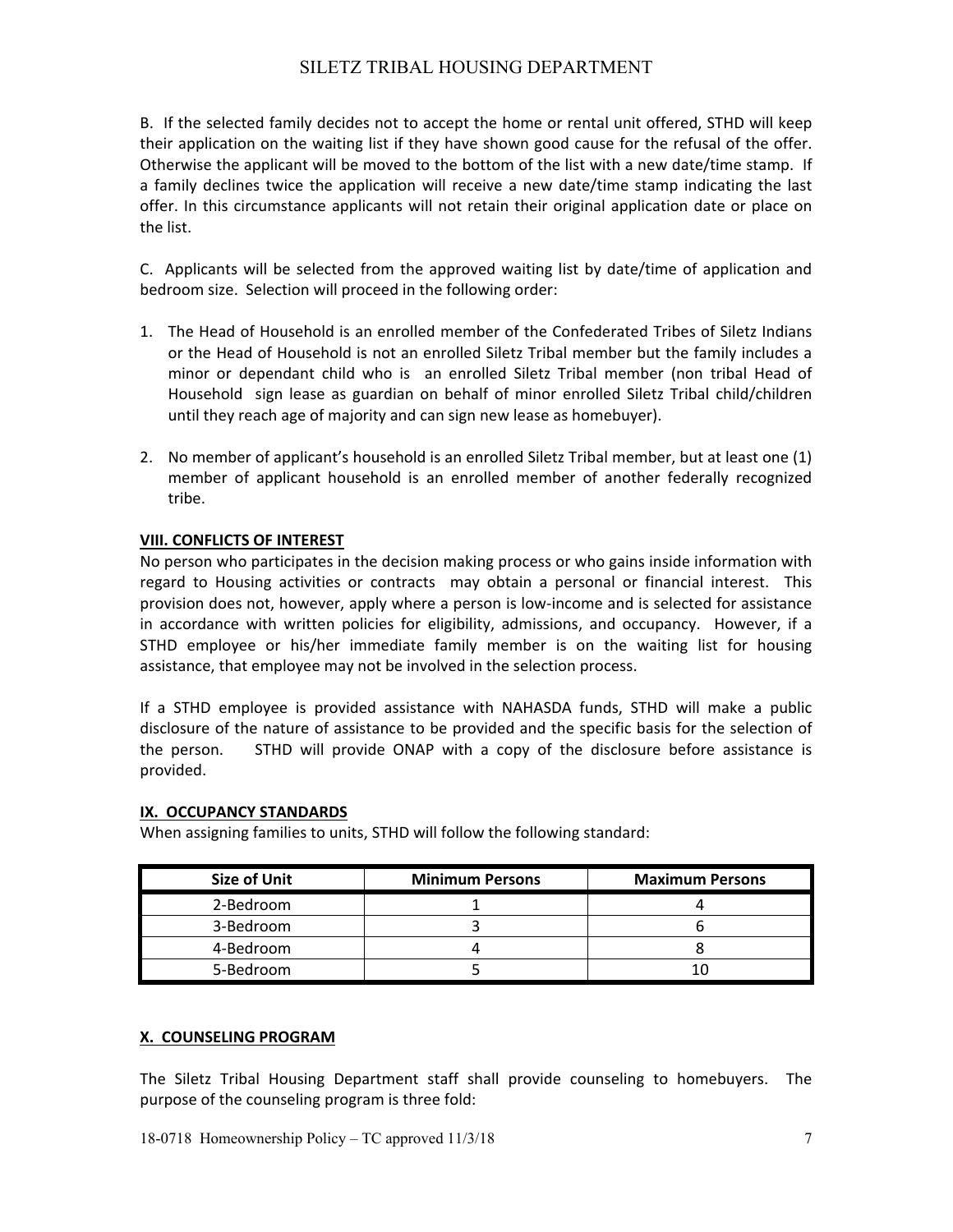- 1. To ensure homebuyers completely understand their responsibilities before & after occupancy.
- 2. To ensure homebuyers understand their requirement to carry out financial responsibilities.
- 3. Establish a cooperative relationship between occupants & STHD.

Homebuyers shall be required to participate in the following phases of the Counseling Program:

### **Pre‐Occupancy:**

Leases shall be explained to each homebuyer in detail so that he/she understands the responsibilities and obligations that accompany participation in our housing program. This phase should result in the avoidance of many future management/resident conflicts. It is crucial that counseling staff make it clear to residents that housing is a business & at the same time establish and set that tone for a pleasant & cooperative relationship.

### **Move‐In:**

This will involve an inspection of the home, with Housing Department staff and residents, to identify deficiencies. An explanation and demonstration of all equipment and systems in the unit will be provided.

#### **Move‐Out:**

This will involve an inspection of the home with the Housing Department staff to identify deficiencies. Homebuyers will be responsible for any clean‐up and other similar costs associated with the move-out. Homebuyers are responsible for damages.

#### **Post‐Occupancy:**

This phase will continue counseling with regard to responsibilities of the MH and HOOP programs. Specifically included will be maintenance & financial obligations, the sharing of community and county resources available and the requirements to attend mandatory money management or other classes & workshops as determined by STHD.

## **XI. COLLECTION OF HOMEBUYER PAYMENTS**

## A. "Adjusted Income" as defined in §II.2. will be used to determine homebuyer/rental payment amounts:

## 1. HOMEBUYER PAYMENTS

- A. Homebuyer payments shall not exceed 30% of a household's monthly adjusted income and shall include a utility allowance deduction.
- B. Maximum Homebuyer payments shall be: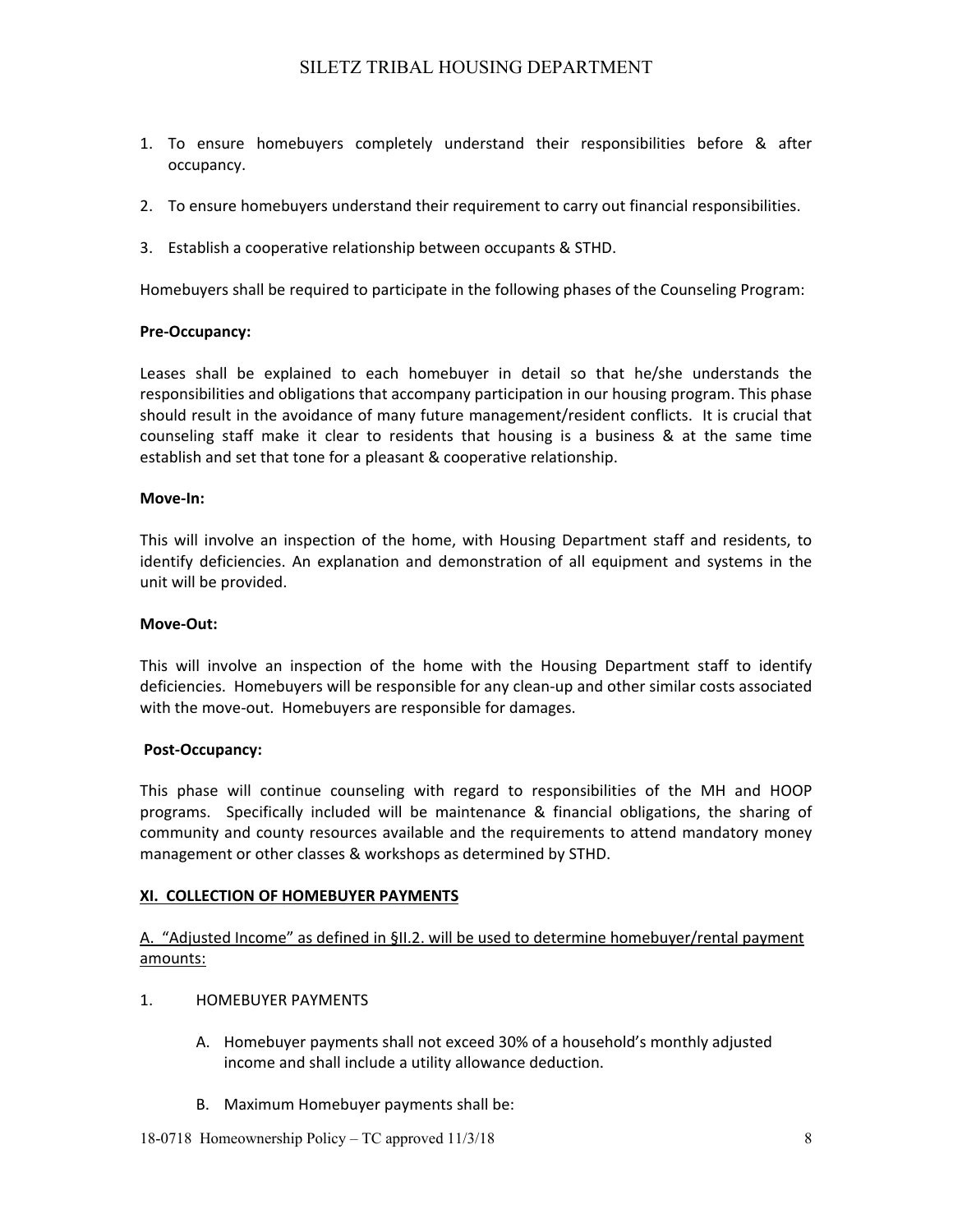#### Rogue River Court:

| 2 bdrm | \$125.00 | $$345 (125 + 220)$ |
|--------|----------|--------------------|
| 3 bdrm | \$125.00 | $$367 (125 + 242)$ |
| 4 bdrm | \$125.00 | $$392 (125 + 267)$ |
| 5 bdrm | \$125.00 | $$422(125+297)$    |

#### Tootootney Court

| 3 bdrm | \$125.00 | $$364 (125 + 239)$ |
|--------|----------|--------------------|
| 4 bdrm | \$125.00 | $$404 (125 + 279)$ |
|        |          |                    |

#### Molalla & Umpqua ‐ Mutual Help

| 2 bdrm | \$125.00 | $$309 (125 + 184)$ |  |
|--------|----------|--------------------|--|
| 3 bdrm | \$125.00 | $$347 (125 + 222)$ |  |
| 4 bdrm | \$125.00 | $$392 (125 + 267)$ |  |

#### Molalla & Umpqua – \*HOOP

| 2 bdrm | \$125.00 | $$320(125+195)$    |  |
|--------|----------|--------------------|--|
| 3 bdrm | \$125.00 | $$364 (125 + 239)$ |  |
| 4 bdrm | \$125.00 | $$404(125+279)$    |  |

- \*HOOP The Administration Fee for 9 units developed with NAHASDA funds is subject to the 30% Rent Rule. Homebuyer payments, including any administrative fee, will not exceed 30% of a family's adjusted annual income.
- C. Homebuyer payments are due and payable on or before the first  $(1<sup>st</sup>)$  day of each month. When a lease agreement begins on a day other than the first, a pro-rated payment shall be made that month.
- C. Payments may be made in cash or by check, money order, or credit/debit card payable to Siletz Tribal Housing Department and delivered to the STHD office in Siletz, Oregon.
- D. Payments not received at the STHD office by the end of the tenth  $(10<sup>th</sup>)$  day of the month shall be considered delinquent. On the next working day after the tenth of the month, STHD shall serve delinquency notices by regular mail to the homebuyer's mailing address.
- F. The Notice of Delinquency shall include the following:
- 1) A statement that payment in full is required within 10 days for continued occupancy. Non‐payment shall prompt STHD to proceed with eviction.
- 2. If two consecutive payments made by personal check are returned for non sufficient funds, the STHD will no longer accept checks as a form of payment from the homebuyer/tenant.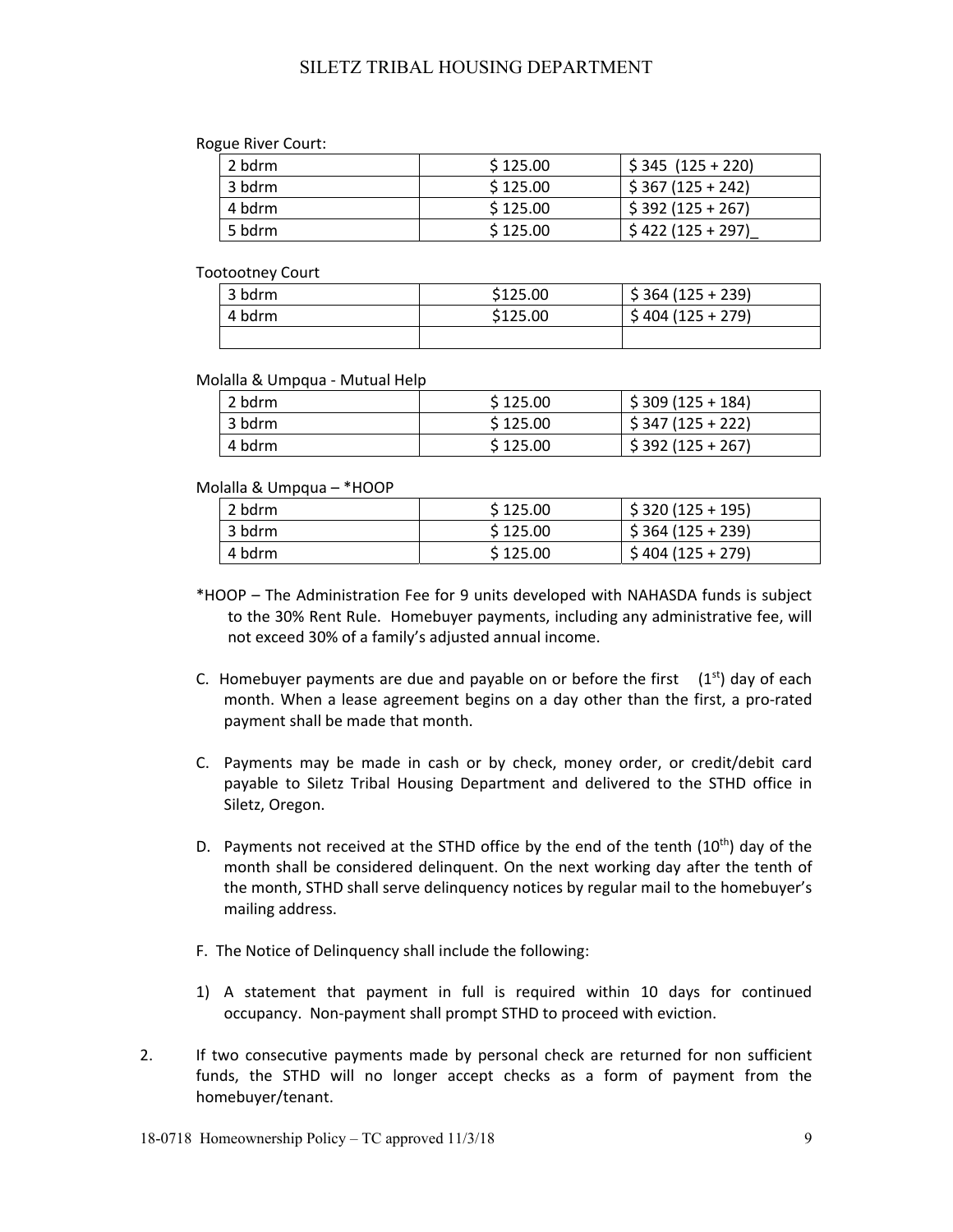3. Payments returned for insufficient funds will result in a "NSF" charge to the Homebuyer as provided by CTSI Accounting policy.

### **XII. EQUITY POLICIES**

The term "equity funds" refer to funds in the Monthly Equity Payments Account (MEPA), which are that portion of the homebuyer's monthly payment in excess of the \$125.00 administration charge.

- 1. Request for use of equity funds, which are initiated by the homebuyer, must be presented in writing to STHD.
	- A. All requests for the use of equity funds shall then come before the STHD Director.
	- B. If the homebuyer is in compliance with the terms of the Homeownership lease/purchase agreement, STHD may agree to allow the homebuyer to use a portion of the funds in their equity account for betterment and additions to their home.
	- C. The following betterment and additions will be allowable:
		- 1) Items required for maintaining a home as stated in section 8.5(a.4); 8.3(a) of the MHOA.
		- 2) Items covered under the Fence, Shed, Garage, Carport and Deck Policy.
		- 3) Repairs to the dwelling to correct existing structural damage and/or defect.
		- 4) Replace or repair mechanical equipment (i.e. heat pumps; water heater; furnaces).
	- D. The amount that may be allowed for such use is as follows:
		- 1) Up to 50% of the amount of equity in the homebuyer's account provided the debt will be repaid prior to conveyance eligibility date.
		- 2) If a project exceeds the amount of available equity funds in the homebuyer's account, the homebuyer will be required to pay the difference.
		- 3) MEPA loans will not be processed for units that are conveyance eligible.
	- E. At the time STHD agrees to such use, it will require the homebuyer to enter into a payback agreement to replenish their equity account**.**  A standard of using a base amount of 5% on MEPA Loans to figure the amount of the new MEPA Loan payment. Example loan amount request of \$2000.00 X 5% = \$100.00 monthly payment, this amount would be in addition to any agreement already in place.
- 2. All agreements relating to the use of equity funds shall be in writing and signed by the homebuyer & Housing Director prior to release of funds.
- 3. A STHD representative shall use its normal procurement methods and act as the contracting officer for all contracts involving equity funds in excess of five thousand dollars \$5000.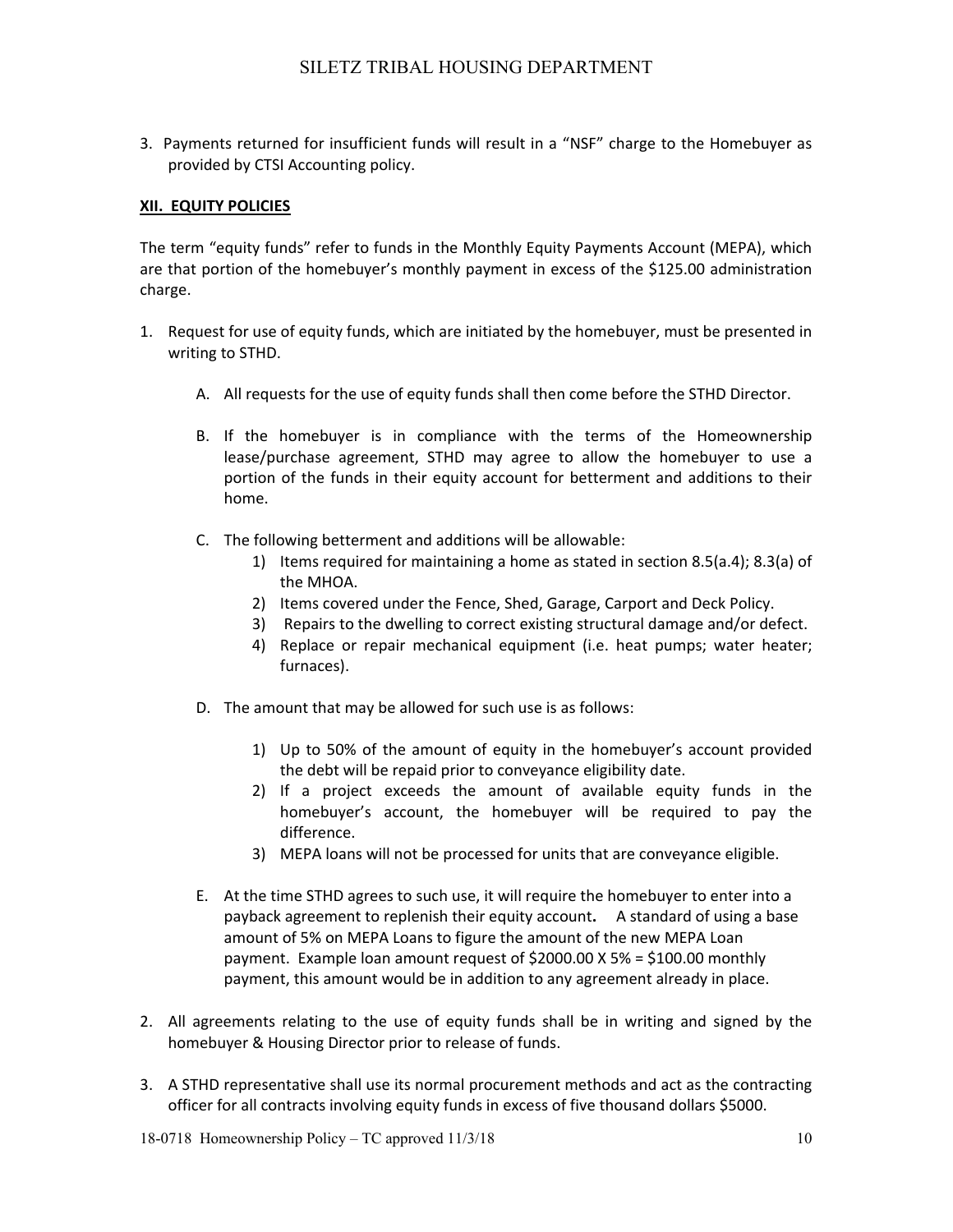- 4. The STHD will serve as technical advisor to the homebuyer for all work contracted. The homebuyers may recommend a contractor they would like to use. For all work that is structural or technical in nature the STHD will require the work to be performed by a responsible licensed contractor. In instances where the work is not structural or technical in nature, a family may elect to do the work themselves. All work must be inspected by the STHD and completed to code.
- 5. STHD may use a homebuyer's equity account, with or without the homebuyer's request or consent in the following circumstances and under the following conditions:

If STHD determines that a homebuyer's failure to perform maintenance obligations to the property has created a hazard to the life, health, or safety of the occupants, or if there is a risk of damage to the property, the corrective work shall be done promptly by STHD with such use of the homebuyer's equity account.

## **XIII. OCCUPANCY**

### **1. PRINCIPLE RESIDENCE**

A condition for selection as a homebuyer for continued occupancy is that they must agree to use and continue to use the unit as the principle residence for him/her and members of his/her immediate family during the term of the lease/purchase agreement. Using the home as the principle residence is defined as the homebuyer's actually living in the home for a period of 9 months out of each year. These periods may not be cumulative from year to year. Failure to occupy the home shall constitute grounds for termination of the Lease. The "principle residence" requirement does not apply to approved subleases.

## **2. SUBLEASE**

If there becomes an urgent need for the family to be temporarily absent from the home, they may request approval from STHD to sublease their home. Subleasing will only be approved for absences necessary for the homebuyer to obtain health care, employment, or education for himself/herself. Normally these situations are for a period of one year and may not be cumulative from year to year. Approvals for periods over one year are based on individual circumstances and subject to approval by the STHD. Homebuyers must have demonstrated responsibility in fulfilling all lease obligations, including meeting the minimum income requirement. There must be a written request to sublease submitted to the Housing Department and STHD will respond in writing either approving or rejecting it.

The party who will be subleasing must meet NAHASDA income eligibility requirements and agree in writing to abide by all the rules and regulations of the Mutual Help. House payments will be based on the household income of the homebuyer. STHD will require that sublessee's are removed from the home upon any violations of rules or regulations. Original homebuyers will continue fulfilling all obligations of the lease/purchase agreement during the sublease. Failure to occupy the home at close of the subleasing period shall constitute grounds for termination of the lease/purchase agreement. STHD will provide the sub‐lease document.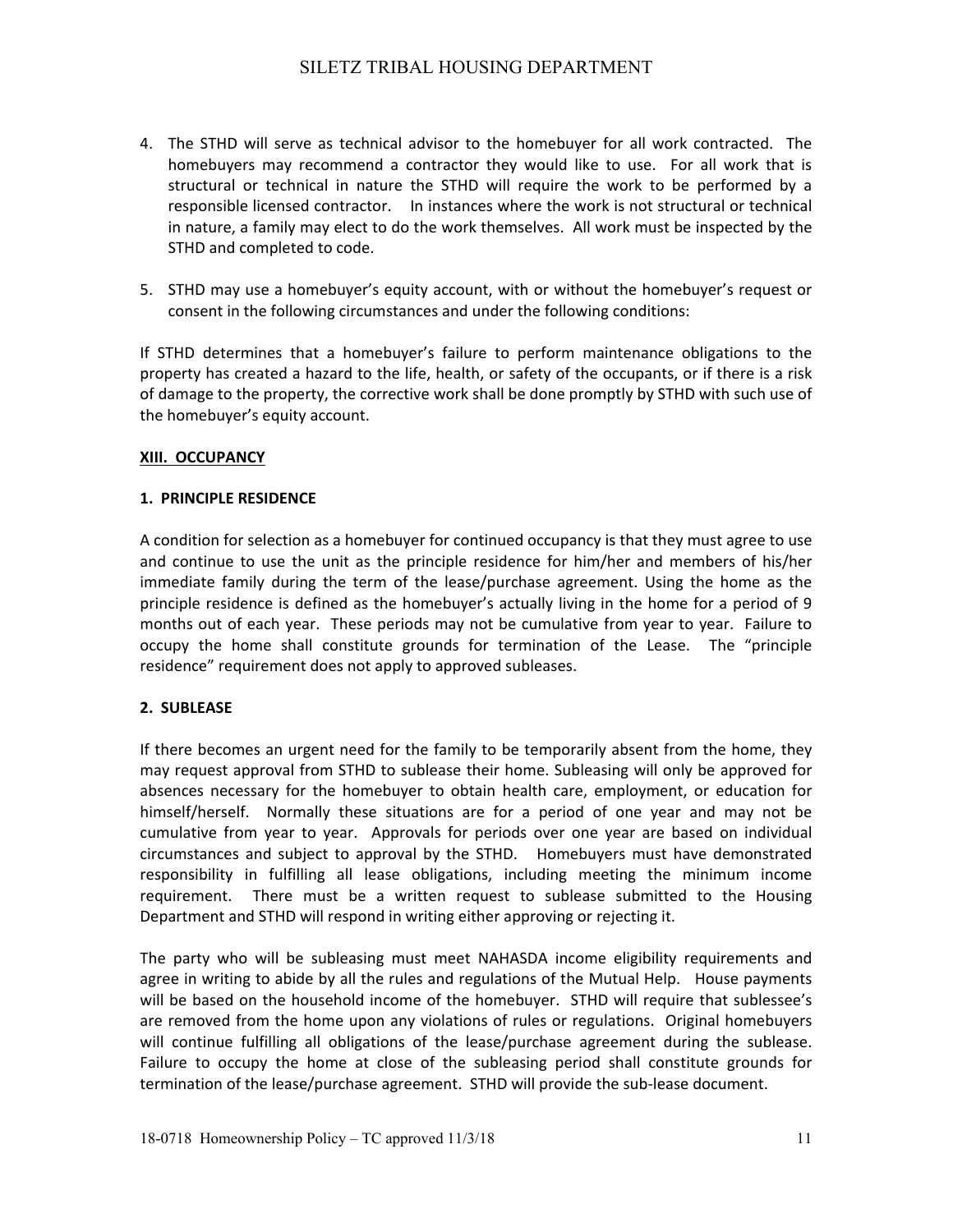## **3. GUESTS**

Homebuyers may have guests; however no guest may stay for more than fifteen (15) consecutive days in any twelve (12) month period without the prior written approval of STHD. Guests may not stay at multiple residences, 15 days cumulative in 12 month period is the limit. Households that violate this provision will be subject to termination of their lease.

### **4. DISTURBANCES**

The homebuyer must agree to cause all family members or other persons who are on the premises with his/her consent to conduct themselves in a manner that will not disturb his/her neighbors' peaceful enjoyment of their accommodations and will be conducive to maintaining the project in a decent, safe and sanitary condition. Disturbances are causes for termination of a lease/purchase agreement.

The homebuyer must agree that he/she and any member of his/her household or guest shall not engage in criminal activity, including drug-related criminal activity. Such criminal activity shall be cause for termination of the lease/purchase agreement.

### **5. FRAUD/MISREPRESENTATION**

Any fraud or material misrepresentation made by a homebuyer to STHD in connection with the admission or continued occupancy shall constitute grounds for termination of the lease/purchase agreement. It is not necessary that such fraud or misrepresentation result in criminal charges or a criminal conviction.

#### **6. LOCKS CHANGE**

A homebuyer shall not alter or change the locks on his/her home. If a lock needs to be replaced, the STHD must be notified so that the lock can be keyed to the master‐key system of the STHD. All residents must have prior approval from STHD before changing locks. Failure to obtain prior approval may constitute grounds for termination of the lease agreement. All such changes shall be done at the homebuyer's expense.

#### **7. INSPECTIONS**

a. Annual Inspections: The homebuyer shall agree to allow Housing Department Staff to inspect the unit upon initial occupancy and no less than every three years thereafter. STHD shall provide a 15-day notice before the inspection. The homebuyer shall participate in these inspections and STHD shall a written report listing any required repairs and a timeline for completion and reinspection. Homebuyers are responsible for completing required repairs.

b. 48 Hour Notice Inspections: STHD shall have the right to inspect any home or apartment upon at least forty‐eight (48) hours' notice to the homebuyer for the purpose of determining if they are fulfilling their obligations to maintain the unit.

C. Emergency Inspections**:** The STHD shall have the right to enter the home without notice for suspected abandonment, when utility service has been discontinued or when severe damage is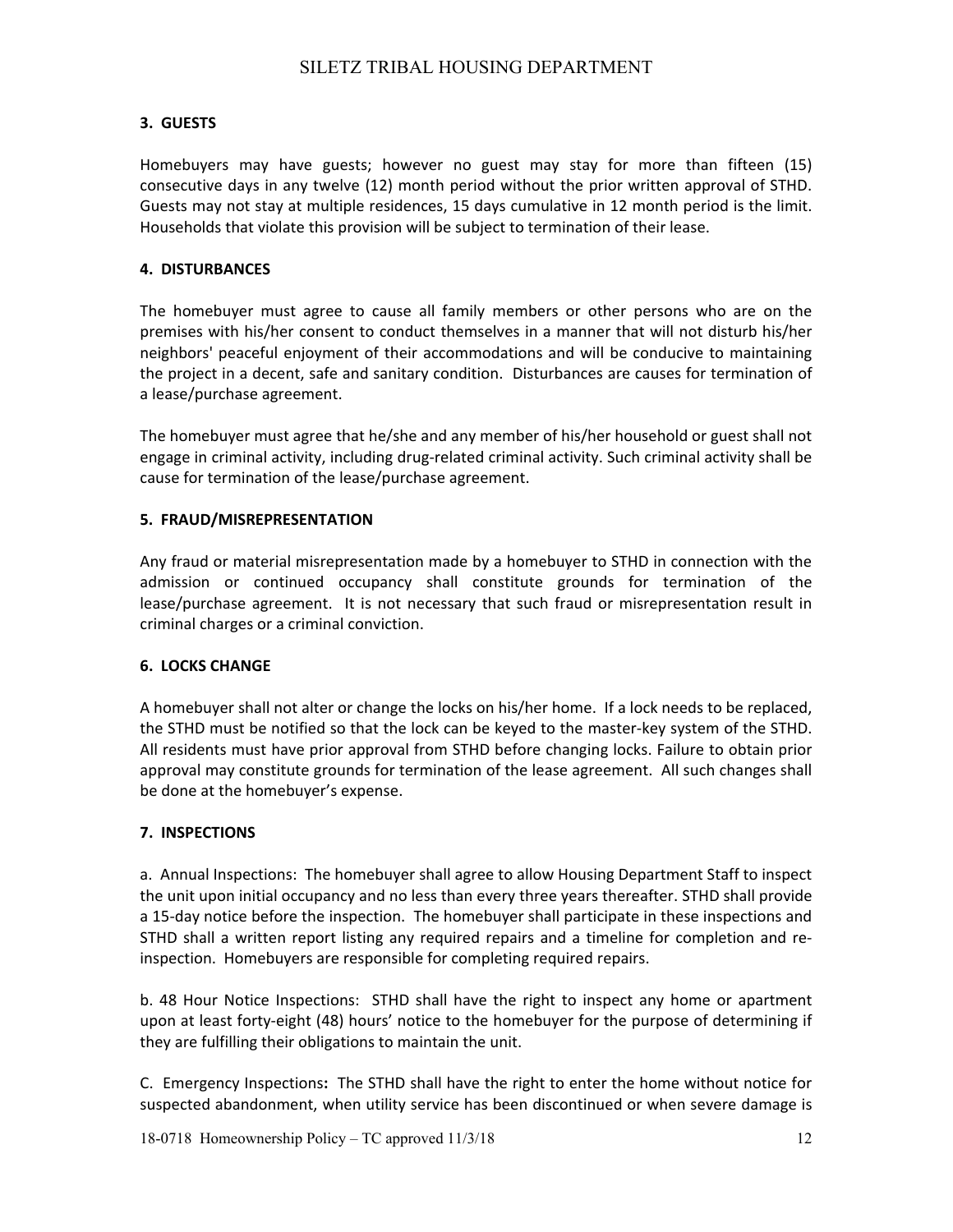evident. The STHD shall leave a written notice on the front door at the time any such entry is made.

#### **8. OPERATION OF A HOME BUSINESS**

The STHD shall allow a MH/HOOP homebuyer family to operate a small business in their home when the following conditions are met:

- A. The unit will remain the homebuyer's principal residence;
- B. The business activity will not disrupt the basic residential nature of the housing project;
- C. The business will not require permanent structural changes to the unit that could adversely affect any future homebuyer's use of the unit.

The homebuyer must obtain the approval of the STHD before starting any business activity in the home. The STHD will rescind approval to operate a business if any of the above requirements are not met. If non-approved business operations are suspected or known, a full report will be made to the Housing Director. Violators will be issued a termination notice.

### **9. RE‐EXAMINATIONS AND ADJUSTMENTS IN MONTHLY PAYMENT**

**A. Re‐examination.** The STHD shall notify each homebuyer when it is time for the periodic re‐ examination of household income and composition. Re‐examinations will be scheduled at the same time as periodic inspections described in section 7.A. of this policy. Each family shall be required to complete a personal declaration of household composition and income and have all family members age eighteen (18) and older sign an authorization for release of information. Social security numbers for all family members age six (6) and older must be provided to STHD. The homebuyer shall return all documents required for the re-examination to the STHD office within 30 days of receipt.

STHD shall verify all sources and amounts of income and assets and shall compute the new house payment accordingly. The homebuyer shall be given at least thirty (30) days written notice of any increase in house payment. Decreases shall take effect the first of the month following adjustment. If a family's income is seasonal or unpredictable so that it is difficult to accurately anticipate the income for the coming year, a schedule for review and updating of income shall be agreed upon by the STHD and the family in writing.

**B.** Income Changes. Homebuyers are required to notify Siletz Tribal Housing Department within five (5) working days of any of the following conditions:

- 1. Any change in household composition. Additions of adult members to the household or a person whose sole purpose is to provide live-in care to a family member, must have the approval of STHD and any such person will be subjected to the same screening procedures as new applicants;
- 2. Any decrease in household income;
- 3. Increases in family income that exceeds one hundred dollars (\$100.00) per month.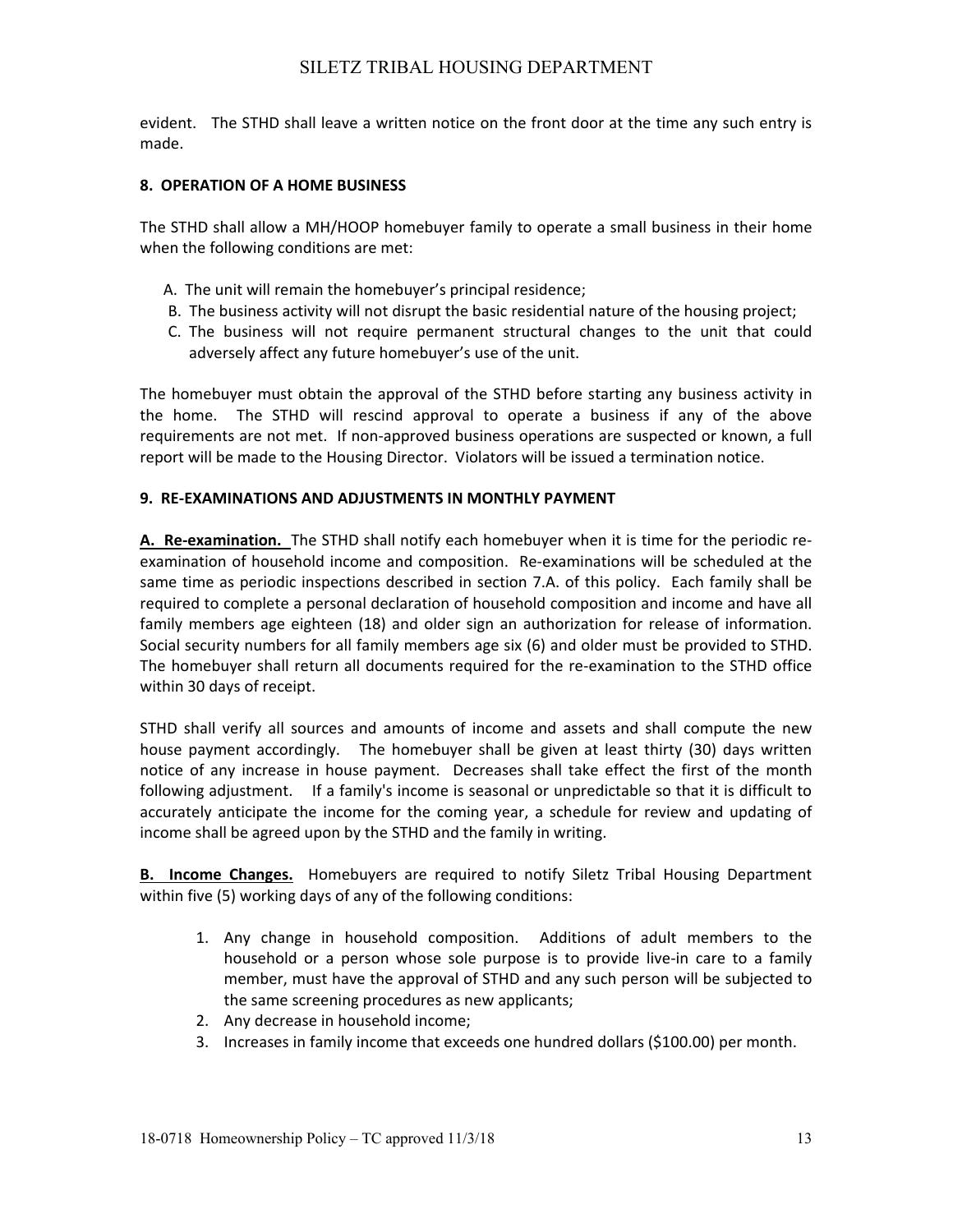The Siletz Tribal Housing Department shall take appropriate measures to adjust homebuyer payments following reporting of the above conditions and shall notify the homebuyer in writing of the change, giving at least thirty (30) days written notice of any increase in house payments.

**C. Penalties for Non‐Compliance.** When STHD has notified a Homebuyer of their re‐ examination schedule, if the homebuyer fails to provide the required information about income in a timely manner, STHD shall calculate the monthly payment due as if the family had annual income at 80% of median income and provide written notice to the Homebuyer. In addition, failure to timely return re-examination documents shall be a violation of this policy and will subject family to termination & eviction proceedings.

When Homebuyer fails to give required notice under Section (B)(1) and/or (3) above, STHD may re-calculate the monthly payment due as if the family had annual income at 80% of median income beginning at the date the notice was required provided it does not exceed 30% of adjusted income and STHD shall seek to recover any unpaid balance from the Homebuyer. Failure to give required notice under Section (B) above is a violation of this policy and will subject family to termination & eviction proceedings.

## **10. TRANSFERS**

A. **STHD Initiated Transfers**. A family may apply for a unit transfer if current unit is not an appropriate size for the household. The Housing Department staff will try to ensure that families have a home that meets the needs of the family.

Reasons for STHD initiated Transfers may include but are not limited to:

- 1. Annual Re‐exam
- 2. Fire/Natural Disaster
- 3. Overcrowding
- 4. Emergency Situation‐ Temporary
- 5. Medical Reason
- 6. Education
- 7. Employment
- 8. Inability to Carry Out Homebuyer Obligations: Homebuyers who are unable to carry out the obligations of the lease/purchase agreement may be transferred to a rental unit depending on availability rather than being issued a lease termination.

## **11. PLAN OF ACTION TO CORRECT DEFICIENCIES**

As promptly as possible after the violation of the homebuyer agreement, which may include financial, maintenance, or other violations, STHD staff shall refer the household to the Resident Advocate to discuss the matter with the homebuyer and give the homebuyer an opportunity to identify any extenuating circumstances or complaints which may exist. A plan of action may be agreed upon that will specify how the homebuyer will correct the violation and prevent future violations of this kind from occurring, as well as any actions by STHD that may be appropriate. This plan shall be in writing and signed by the resident & STHD. In the event of refusal by the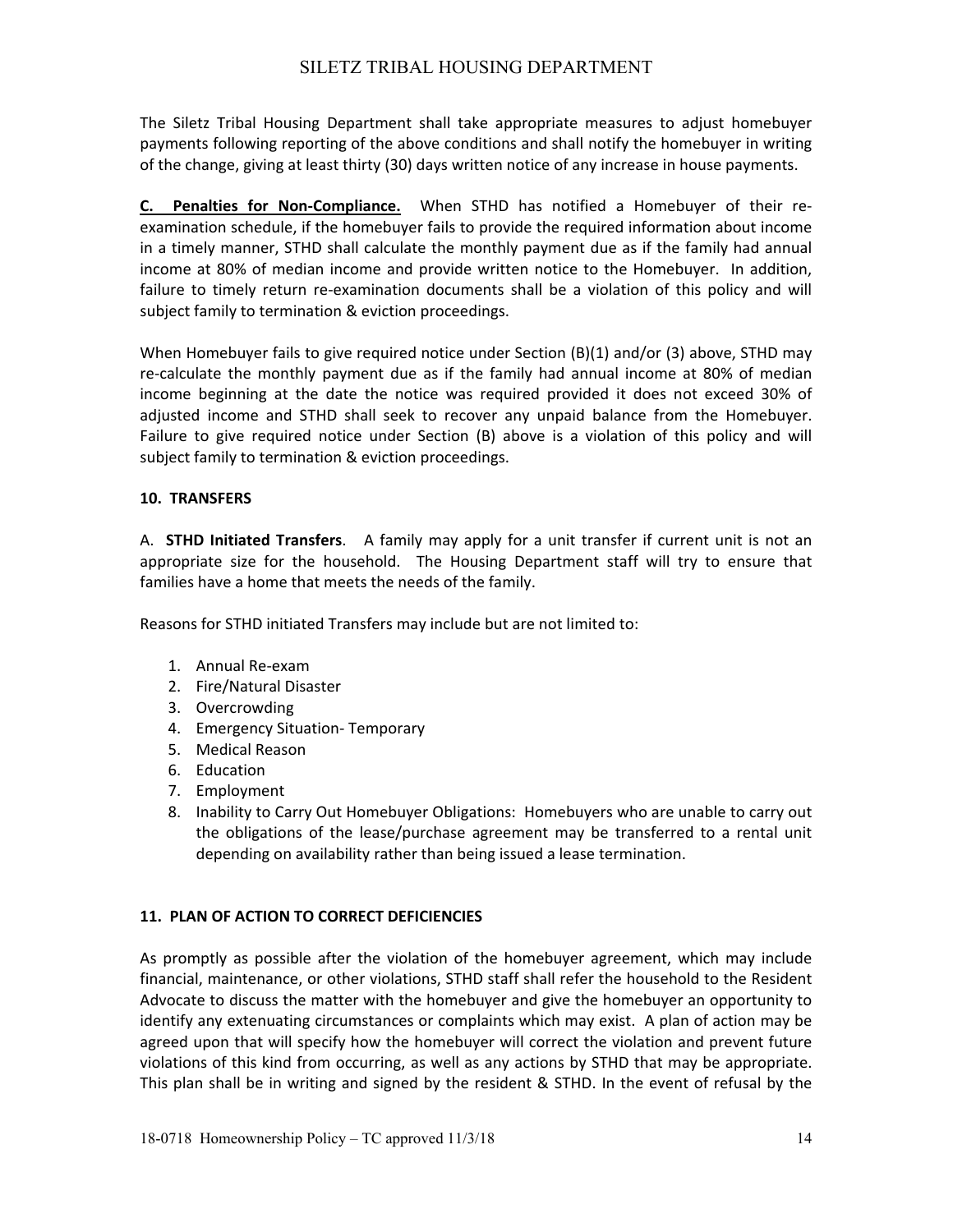homebuyer to agree to such a plan or failure to comply with the plan, STHD shall issue a Notice of Termination in accordance with STHD policy.

#### **XIV. TERMINATIONS**

### **A. TERMINATION BY HOMEBUYER**

The homebuyer must provide at least thirty (30) days notice in writing to STHD of their intent to vacate the unit and terminate their lease agreement. STHD may hold the homebuyer responsible for the required monthly payment for the period the home is vacant, not to exceed sixty (60) days from the date of the notice or from the date of move-out, if no notice was given. Move-out date shall be determined as the date keys are returned to the STHD office or such date as determined by STHD.

## **B. STHD Initiated Terminations.**

The Notice of Termination shall contain the reasons for termination including the specific provision for the lease violated and the specific action of the individual who violated it. A notice to vacate will be issued to each individual receiving the notice of termination. The following time frames for evictions will be adhered to, however, based on the process involved, these may fluctuate:

1. Thirty (30) days from the date of notification.

2. 24‐hour notice for behavior that threatens the life, health, or safety of other residents or STHD staff, including drug activity.

3. The homebuyer shall turn his/her keys over to the Housing Director upon vacating.

If homebuyer fail or refuse to vacate the premises within these time frames, STHD shall enforce the Termination by filing a Complaint for Eviction in Tribal court.

**C. ONE STRIKE POLICY:** STHD will not offer an opportunity to cure violation of occupancy agreement in the event of serious or repeated or continuing violations.

- 1. Owner or Manager generally will not terminate the tenancy during the term of the lease, except for serious or repeated violation of the terms or conditions of lease, or of applicable Federal, State, Tribal, or local law, or for good cause.
- 2. A serious violation justifying immediate termination of tenancy without need to offer opportunity to correct, is any activity, engaged in by the resident, any member of the household of the resident, or any guest or other person under the control of the resident, that:
	- A. Threatens the health or safety of, or right to peaceful enjoyment of their premises by, other resident or employees of the owner or manager of the housing.
	- B. Threatens the health or safety of, or right to peaceful enjoyment of their premises by, person residing in the immediate vicinity of the premises: or
	- C. Is criminal activity (including drug‐related criminal activity) on or off the premises.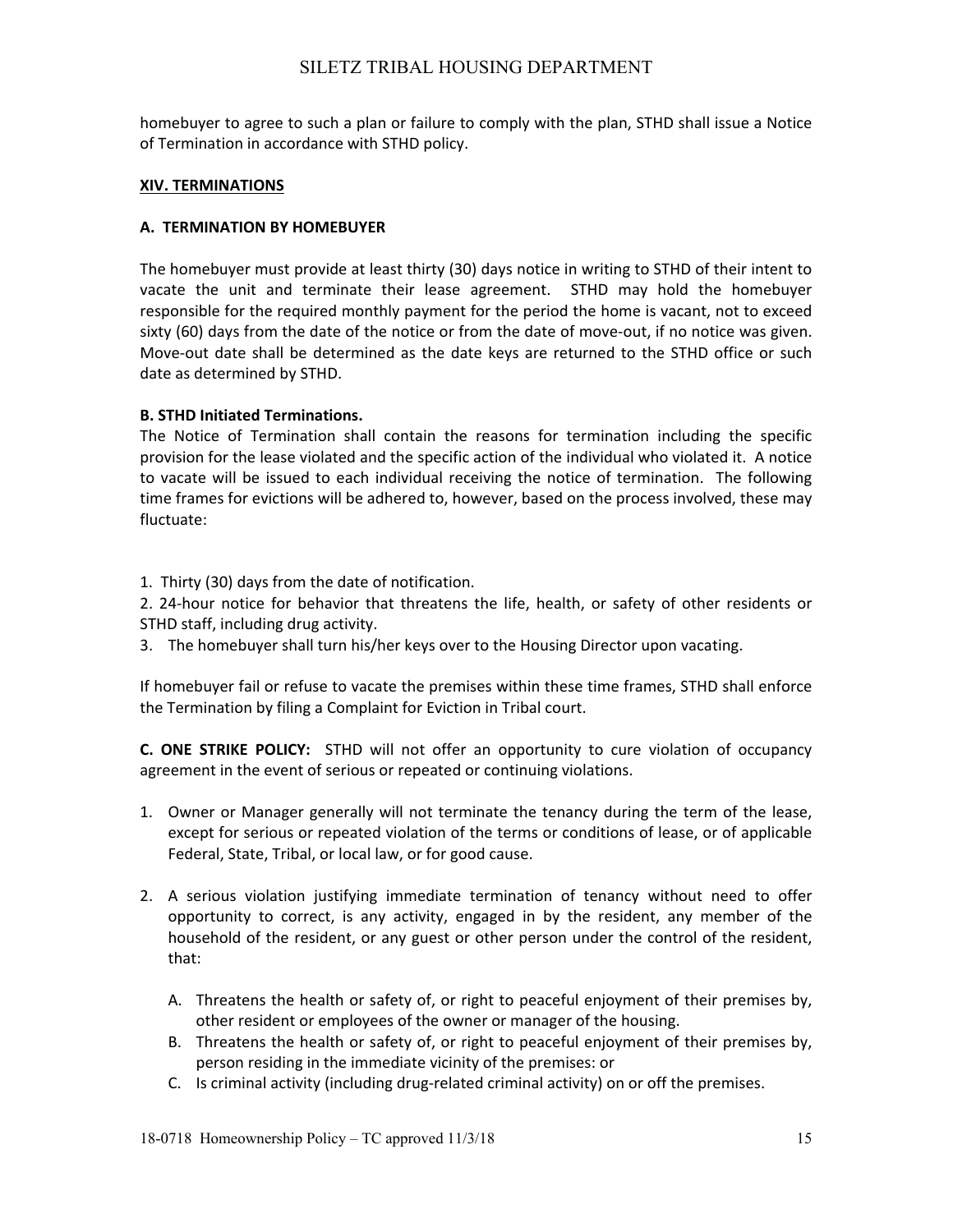D. Other violations not promptly cured and kept cured will be grounds for termination.

## **XV. CHANGES DUE TO DEATH OR FAMILY DIVORCE/SEPARATION**

### **1. SUCCESSION UPON DEATH – HOMEOWNERSHIP PROGRAM**

For purposes of succession, "Event" is defined as the death of all of the persons who have executed a lease/purchase agreement as homebuyers. The STHD allows homebuyers to name a successor who is an enrolled Siletz tribal member or is the spouse/co-habitant of the homebuyer. A homebuyer may designate a successor who, at the time of the event would assume the status of homebuyer, provided that at that time he or she meets NAHASDA eligibility. The designation shall be made at the time of execution of this Agreement, and the homebuyer may change the designation at any later time by written and notarized notice to the Siletz Tribal Housing Department. However, a change of successor designation is not effective until it is reviewed and approved in writing by the Housing Manager or Director.

Upon occurrence of death of the homebuyer(s), the person designated as the successor shall succeed to the former homebuyers rights and responsibilities with the lease/purchase agreement, if the designated successor meets the following conditions:

- 1. The successor is a family member that is an enrolled member of the Siletz tribe or is the spouse/co-habitant of the deceased homebuyer and will make the home his or her primary residence. A non‐Siletz Tribal member shall succeed to a life estate with the right to designate as successor only a lineal descendant of either the deceased homebuyer and/or the life‐estate holder who is an enrolled Siletz tribal member.
- 2. The successor(s) may be a minor child or minor children that are enrolled members of the Siletz Tribe with an approved guardian with the duty to perform the obligations of the lease/purchase agreement in the interest and behalf of the minor child(ren) until all minor children reach the age of majority and the eldest child can enter into a lease agreement as homebuyer.
- 3. The successor is willing and able to pay the administration charge and to perform the obligations of a homebuyer under this Agreement;
- 4. The successor satisfies program eligibility requirements; and
- 5. The successor executes an assumption of the former homebuyer's obligations under this Agreement.
- 6. If at the time of the event there is no qualified successor designated by the homebuyer, and a minor child or children of the homebuyer are living in the home, the STHD may, in order to protect their continued occupancy and opportunity for acquiring ownership of the home, approve as occupant of the home an appropriate adult who has been appointed legal guardian of the children with a duty to perform the obligations of the lease/purchase agreement in their interest and behalf.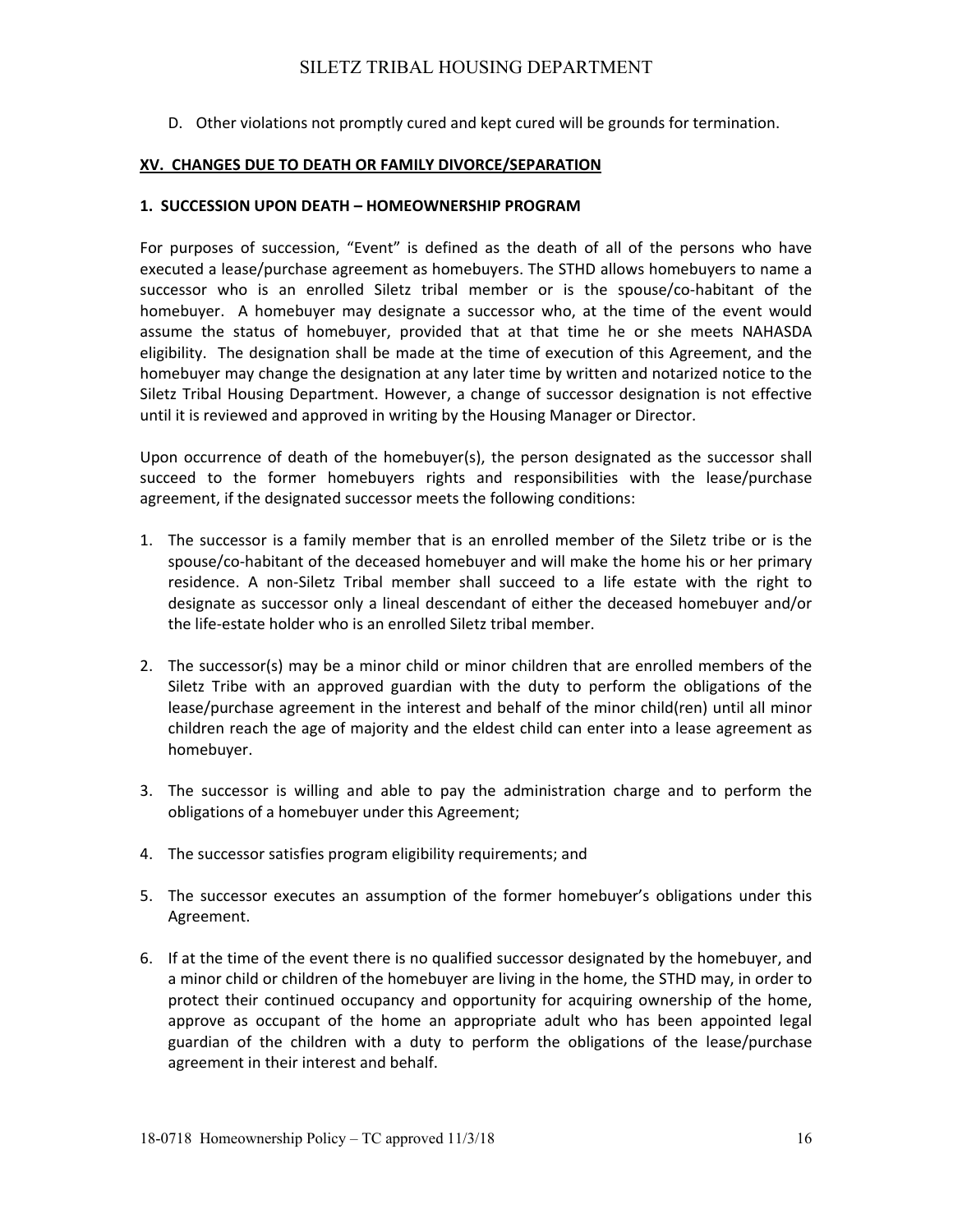If a successor satisfies the requirements, except for the program eligibility requirement, then the successor may execute an outright purchase of the home.

If at the time of the event there is no successor designated by the homebuyer, or if of the proposed successor does not meet NAHASDA eligibility requirements STHD may designate successor in accordance with this policy any person who meets NAHASDA eligibility requirements.

## **2. PROVISION FOR MORE THAN ONE HOMEBUYER AND PROCEDURES IN CASES OF DIVORCE OR FAMILY SEPARATION**

Where there are two (2) or more adult Tribal members in the household, each may be designated as a homebuyer or renter, with the following stipulations:

- a. All obligations of the lease/purchase agreement apply to all homebuyers.
- b. All homebuyers will be held jointly liable for all damages.

 c. The Siletz Tribal Court will decide any issues where one (1) or more designated tribal member homebuyers are in dispute regarding possession of a home, the buyout amount of the non‐possessor party, distribution of any equity account or other issues regarding the home or interest in the home. In determining which designated homebuyer is to retain possession of the home, the Tribal Court must award possession to a Tribal member homebuyer who intends to use the home as a primary residence. A non‐tribal member who has custody of tribal member children and who intends to use the home as the children's primary residence may be allowed to act as a designated homebuyer on the minor childrens' behalf with the duty to perform the obligations of the lease/purchase agreement in the interest and behalf of the minor child(ren) until all minor children reach the age of majority and the eldest child can enter into a lease agreement as homebuyer.

In those instances where two (2) married individuals are leaseholders and an arrears balance has incurred, the arrears balance is considered to belong jointly to the married couple. Should there be a divorcee or legal separation and one (1) of these individuals seeks housing again, the applicant would only be required to pay his/her half of the arrears balance.

## **3. PURCHASE OF THE HOME**

The STHD shall furnish to initial and subsequent homebuyers a purchase price schedule showing the amortization of the purchase price over a twenty-five-- (25) year period. The purchase price shall be the actual development cost of the home or the current appraised value, or another price as determined by the Tribe. No interest shall be charged. In order to be eligible to purchase the home, a homebuyer must be current with all obligations under the lease/purchase agreement (lease agreement) including the payments of all accounts receivable.

When the balances in the homebuyers Equity Accounts equal the outstanding indebtedness on the home, the STHD will notify the homebuyer that he/she is required to exercise their option to purchase the home. The Siletz Tribal Housing Department shall prepare a resolution for adoption authorizing the preparation of title documents, the mutual release of obligations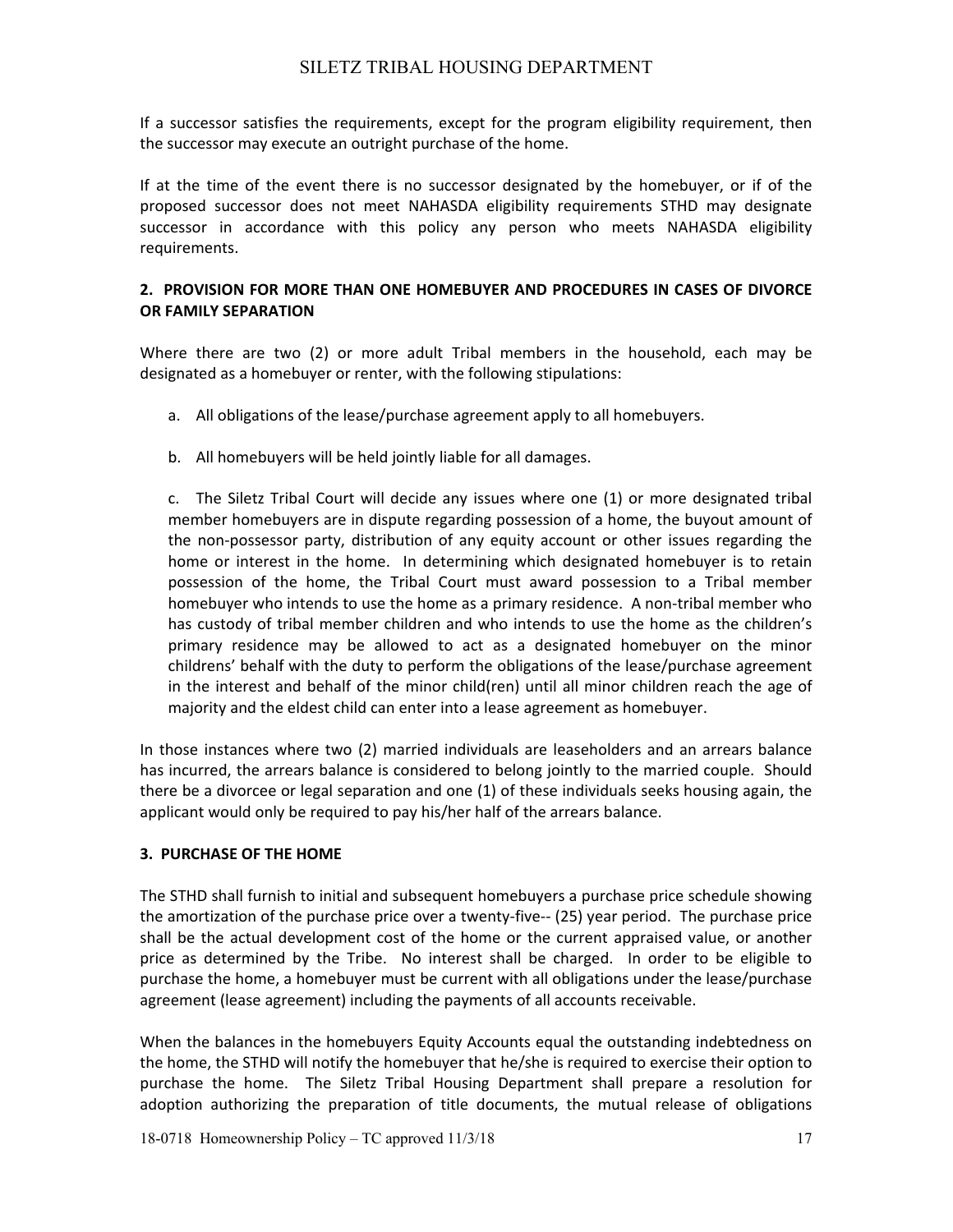under the lease/purchase agreement. The Tribal attorney shall review the materials and shall certify in writing that the documents are adequate to convey all interests of the STHD in the home to the homebuyer.

Upon conveyance of the title, the STHD shall notify the insurance carrier that the unit has been paid off and that coverage should be terminated. The STHD will advise the homebuyer that insurance coverage is now the responsibility of the Homeowner. After conveyance of the property, any funds remaining in the Homeowner's Equity Accounts, after payment of any settlement costs shall come to the Tribe as payment for the housing unit and may be used for purposes identified in the Tribe's Housing Plan.

The homebuyer may also obtain outside financing at any time to pay the remaining purchase price balance on the home. Following payment of this balance to STHD, the above procedures for conveyance of the property will be followed.

Homebuyers who do not make any payments into Equity Accounts shall become the owners of the home at the end of the twenty‐five (25) year amortization schedule.

## **XVI. HOUSING DEPARTMENT APPEAL and COMPLAINT PROCESS**

1. Right to Appeal:

Any family which is determined not to be eligible to participate in homebuyer activities, any family that is denied admission and any family whose occupancy is terminated shall be advised of the right to appeal such action or decision, and will be advised of the right to examine any relevant documents, records, or regulations directly related to the action prior to a hearing or trial. Such review shall not include documents and records containing confidential information regarding other applicants or occupants.

Upon filing of a written request as provided herein, a complainant shall be entitled to an opportunity for hearing.

- 2. Definitions
	- A. "Complainant" means an applicant, tenant or participant in a HUD assisted or NAHASDA assisted Housing Project operated by STHD whose rights, duties, welfare, or status are adversely affected by STHD action or failure to act and, who files an Appeal or Complaint with respect to such action. ("Complainant" may hereinafter be referred to as "you".)
	- B. "Appeal" or "Complaint" means any dispute with respect to STHD action or failure to act pursuant to a lease or Mutual Help and Occupancy Agreement or CTSI Housing Department regulations, policies, or procedures which affects the rights, duties, welfare or status of the complainant.

## 3. Exclusions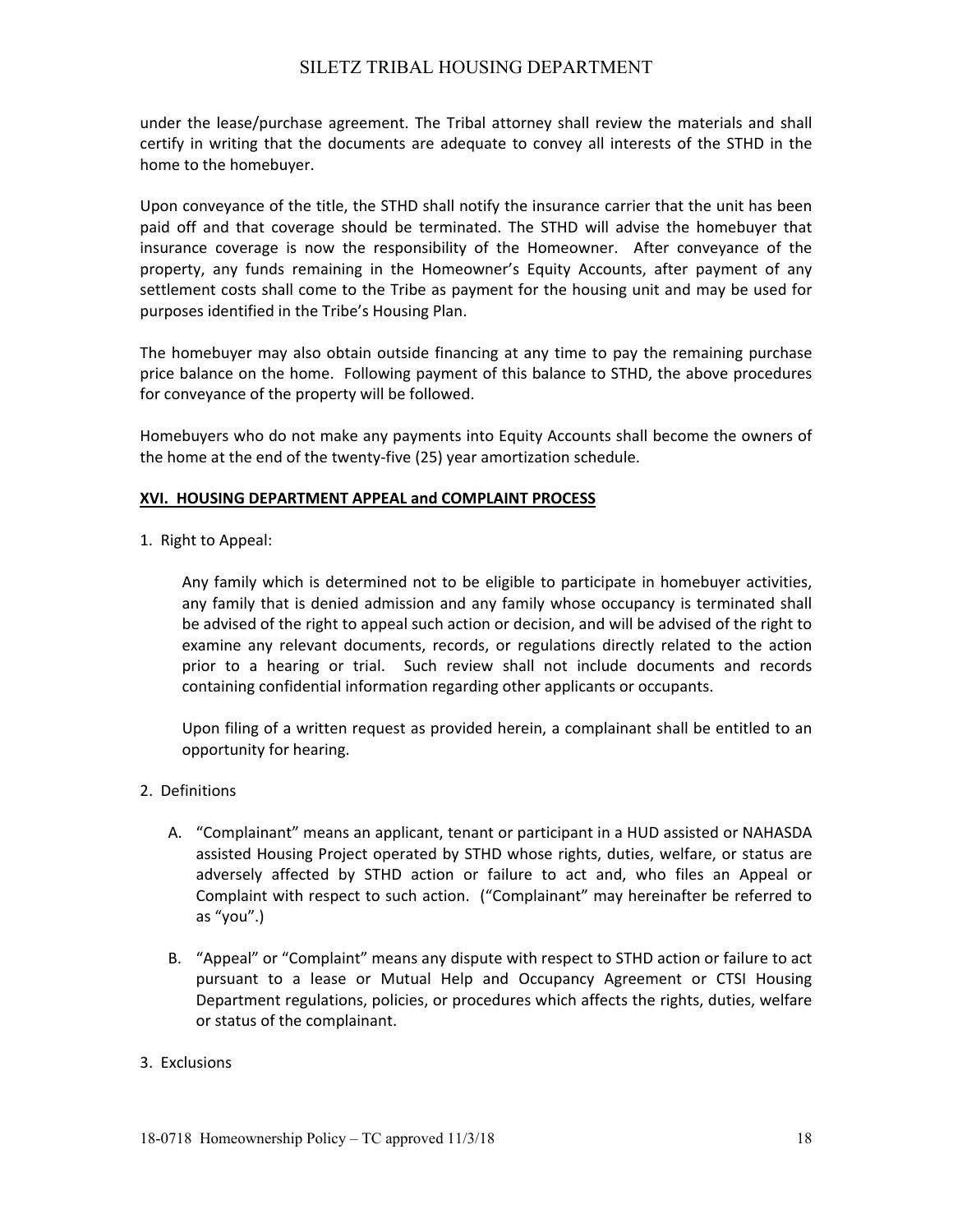Appeals or complaints based upon the following are excluded from the Appeal / Complaint procedure:

- A. Any termination based upon activity that threatens the health or safety of, or right to peaceful enjoyment of the Indian housing development by other residents or employees of the owner or manager of the housing; or
- B. Any termination based upon criminal activity (including drug-related activity) on or off the premises of the Indian Housing development.

These "24 hour" terminations will proceed to an eviction if the home‐buyer/renter does not vacate in the 24 hour period, and will be heard in the Tribal Court.

## **Informal Dispute Resolution:**

If the STHD makes a decision that would be subject to appeal, the staff member who made the decision will attempt to informally resolve.

While informal resolution is encouraged, it does not affect the time limits to formally complain, grieve and appeal. Appeals must be filed within ten (10) days from the date of the initial decision. Administrative remedies must be exhausted, and you cannot skip a step in the formal process.

## **Formal Dispute Resolution:**

## **1st Step: Review of Housing Staff Decisions by Housing Director**

**Your appeal must be filed within ten (10) days from the date of the initial decision.** Upon receipt, STHD will give a copy of your appeal to the staff member who made the decision and a copy to the Housing Director. If STHD staff cannot informally resolve the issue, the Housing Director will review your case and respond in writing within twenty (20) days. No particular form is required to make an appeal, as long as the appeal or complaint: (1) is in writing and is signed by the party or his or her spokesperson or attorney; and (2) is actually delivered to the Housing Department within the ten (10) day time period.

The Housing Director will review your case and respond in writing within 20 days.

## **2nd Step: Review by Housing Committee**

If the Housing Director denies your appeal, or if the initial decision was signed by the Housing Director (for example, termination notices), you have the right to appeal to the Siletz Tribal Housing Committee in writing within 10 days from the date of the Housing Director's decision. The decision of the Housing Committee shall be the final administrative decision of the Tribe.

No particular form is required to appeal to the Housing Committee, as long as the complaint or grievance: (1) is in writing and is signed by the party or his or her spokesperson or attorney; and (2) is actually delivered to the Housing Department within the ten (10) day time period. Additional information or documentation may be included with your appeal if submitted at least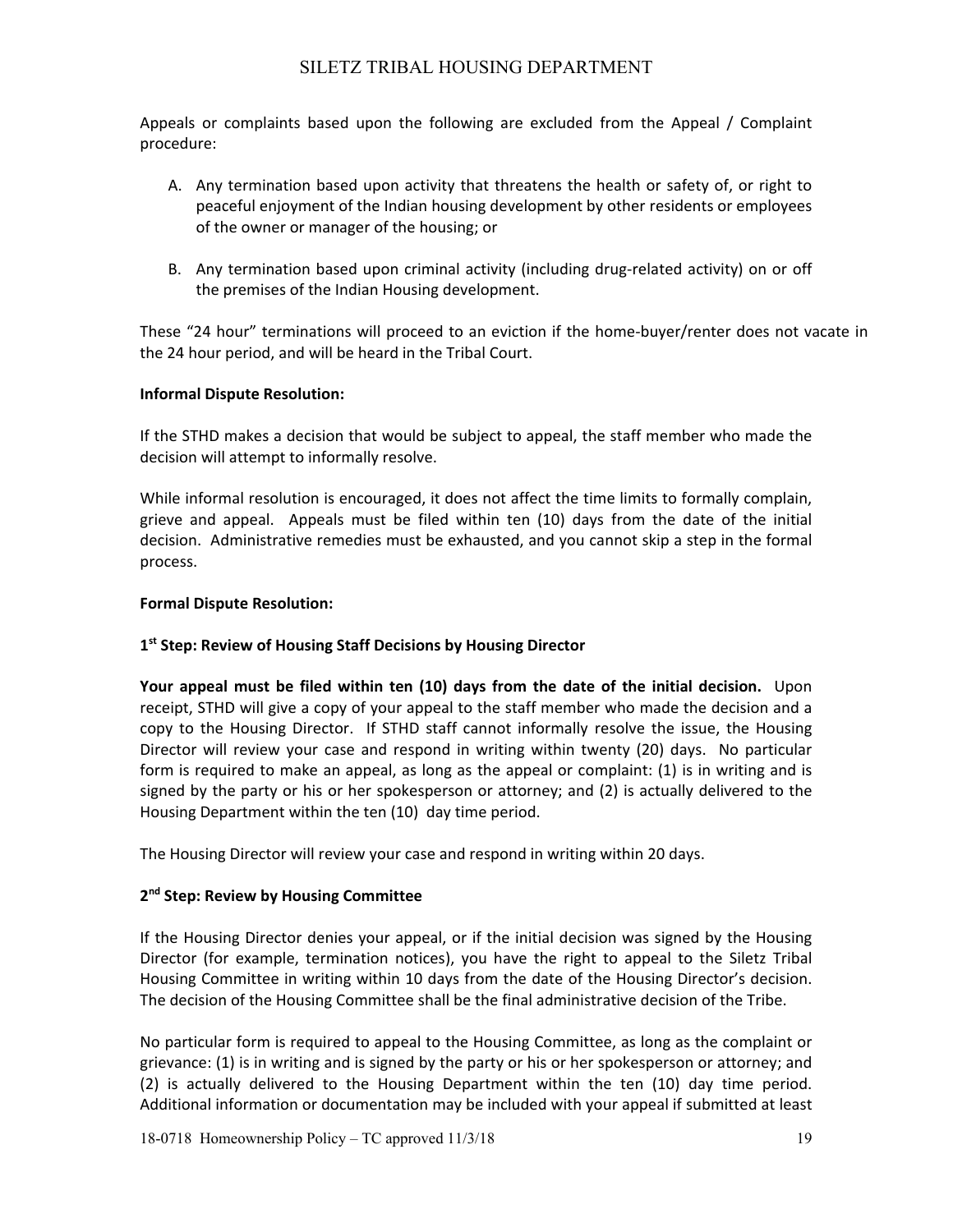three (3) working days prior to the hearing. If an appeal is filed with the Housing Committee STHD staff will notify complainant of the date and time of the meeting.

Complainant may choose to have Housing Committee review without disclosure of Complainant's name.

## **3rd Step: Tribal Court**

If you disagree with the Housing Committee decision on a non-termination action, you have the right to appeal to the Siletz Tribal Court within twenty (20) days from the date of the response from the Siletz Tribal Housing Committee. However, if the Housing Committee decision is to uphold your termination, the STHD will file an eviction action against you in Tribal Court, and you will be able to challenge that decision in your response to the eviction case.